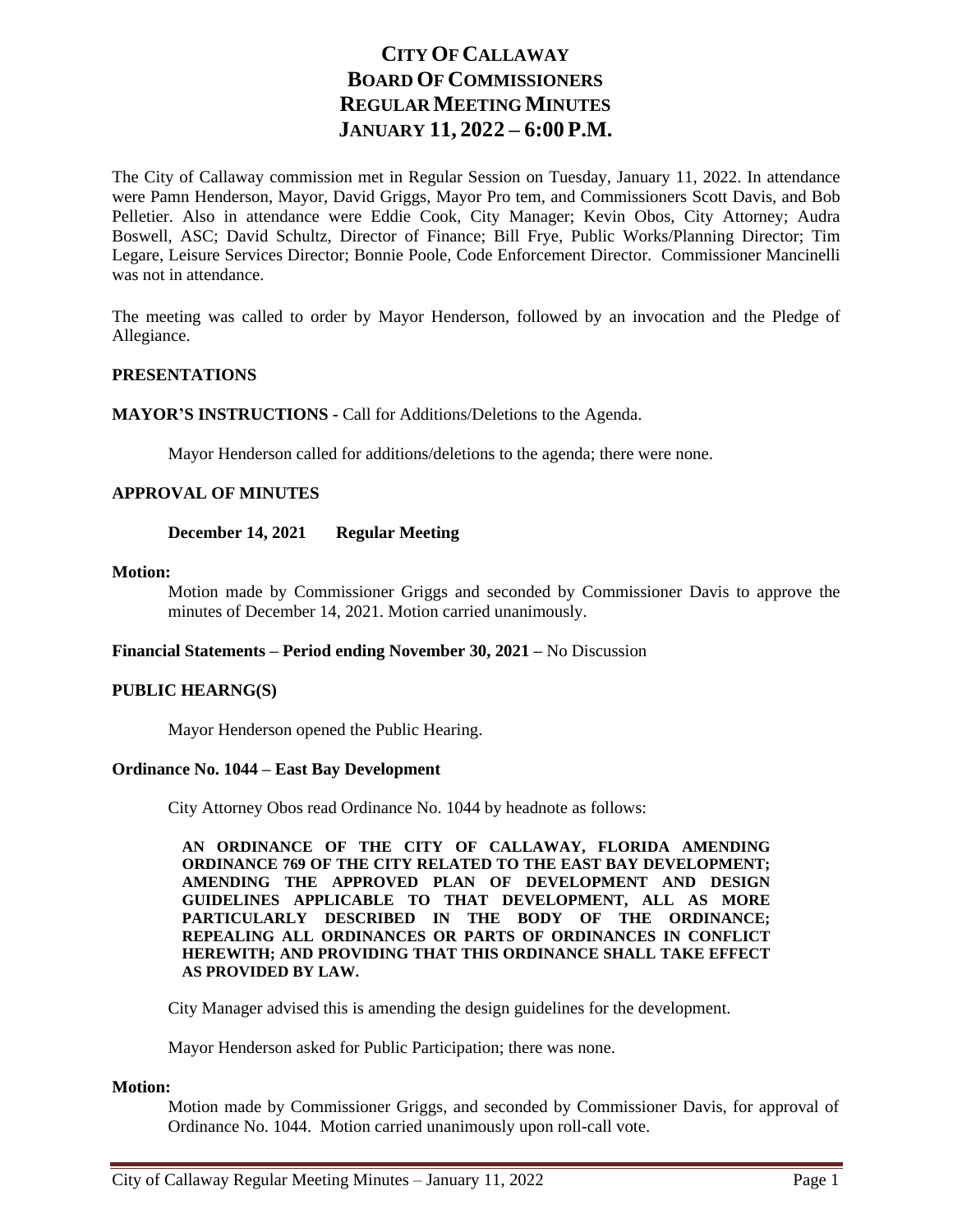# **REGULAR AGENDA**

## **Ordinance No. 1045 – Camping Restrictions**

City Attorney Obos read Ordinance No. 1045 by headnote as follows:

#### **AN ORDINANCE FOR THE CITY OF CALLAWAY, FLORIDA AMENDING THE CALLAWAY CODE OF ORDINANCES CHAPTER 10, ARTICLE I, OFFENSES AND MISCELLANEOUS PROVISIONS; ADDING RESTRICTIONS ON CAMPING; INCLUDING DEFINITIONS AND PENALTIES; REPEALING ORDINANCES OR PARTS OF ORDINANCES IN CONFLICT HEREWITH; PROVIDING FOR SEVERABILITY AND PROVIDING AN EFFECTIVE DATE.**

City Manager advised that the city has encountered a growing problem with trespassers and camping on private land that has resulted in vandalism, litter, and the creation of sanitary nuisances. This has come out of the request of the Sheriff's Office. City Manager presented some pictures that were taken today by Deputy Kip McKenzie. These encampments are being found more and more and this will help the sheriff's office alleviate these issues.

Deputy Kip McKenzie with the Sheriff's office discussed the issues of the encampment clutter and litter, and the trails it leaves between properties. Deputy McKenzie addressed the pictures and the locations of where the pictures were taken. He states that drugs have been found in these encampments. He reviewed that as of now it takes time contacting owners of the properties to get trespassing affidavits, so the Sheriff's Office is requesting this ordinance to help with cutting down on the steps it takes with this issue. Discussion ensued.

Commissioner Pelletier expressed concern of who would be responsible for clean-up of these properties. City Manager addressed clean-up responsibility ultimately being with the property owner. Discussion ensued.

City Manager asked if there could be an emergency order to waive the second reading of this Ordinance. City Attorney, Kevin Obos addressed, and second reading will take place.

Mayor Henderson asked for Public Participation; there was none.

#### **Motion:**

Motion made by Commissioner Davis, and seconded by Commissioner Pelletier, for approval of Ordinance No. 1045. Motion carried unanimously upon roll-call vote.

## **Ordinance No. 1046 – Redistricting of Callaway Wards**

City Attorney Obos read Ordinance No. 1046 by headnote as follows:

## **AN ORDINANCE OF THE CITY COMMISSION OF THE CITY OF CALLAWAY, FLORIDA AMENDING SECTION 6-22 OF THE CALLAWAY CODE OF ORDINANCES; REDEFINING THE BOUNDARY LINES OF THE WARDS IN THE CITY OF CALLAWAY; REPEALING ORDINANCES IN CONFLICT HEREWITH; PROVIDING FOR SEVERABILITY; AND PROVIDING AN EFFECTIVE DATE.**

City Manager advised that the county provided the new census data which showed our wards are skewed by population and must be within a certain percentage of each other for equal representation across the city. The revision was created by the county without any input from staff or anyone else. To keep it transparent no city employee was involved in the redistricting.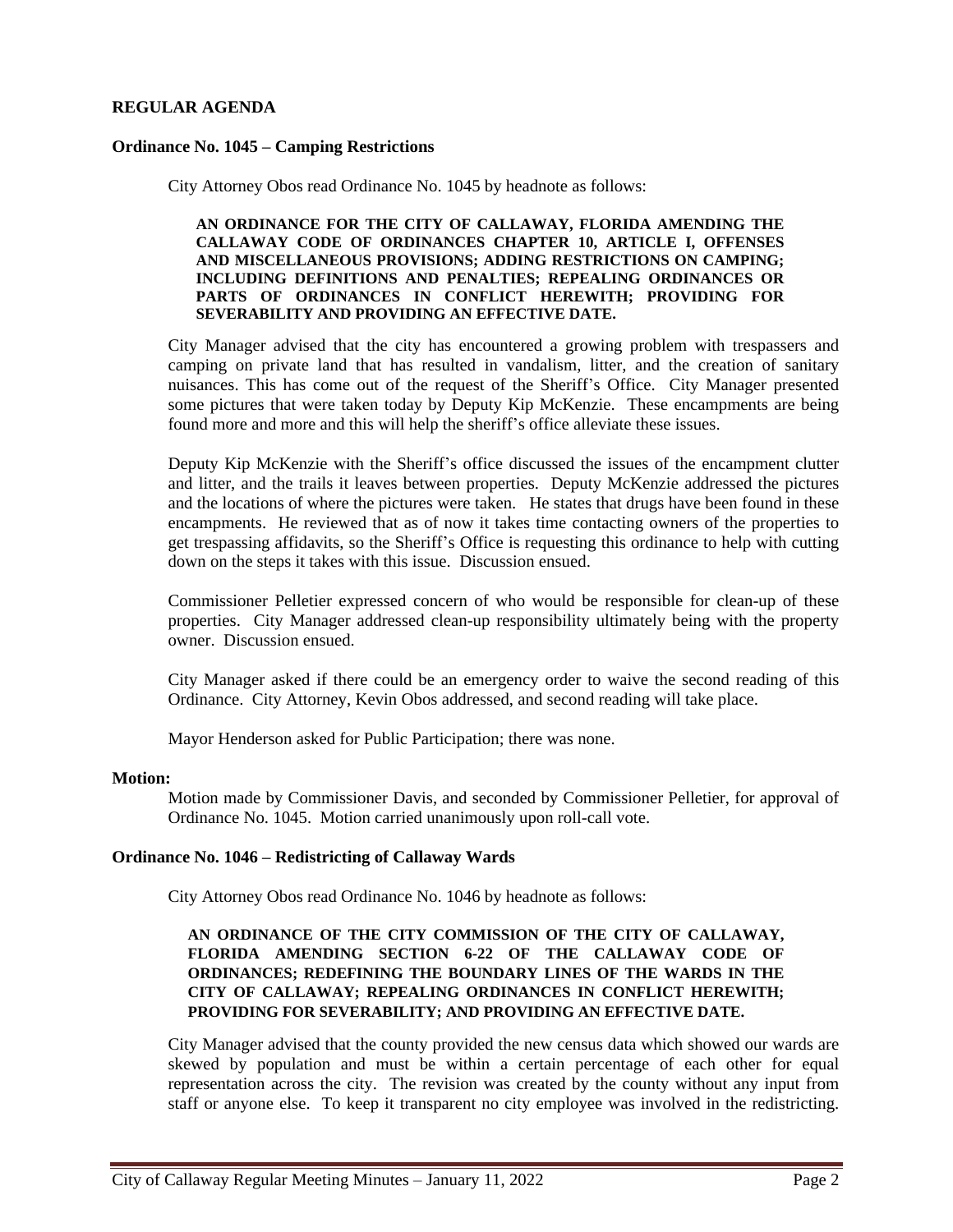This does need to be passed before February 1<sup>st</sup> before the elections open. The redistricting does not affect any current sitting Commissioners.

Commissioner Pelletier asked what census was used to determine the wards. City Manager & City Attorney addressed that it was the 2020 census.

City Manager made note that there was a typo in the Section Heading that should be amended to Section 6-22 of the Callaway Code of Ordinances and would be corrected for the second reading. He also stated that a street name was misspelled and had been corrected.

Mayor Henderson asked for Public Participation; there was none.

#### **Motion:**

Motion made by Commissioner Griggs, and seconded by Commissioner Pelletier, for approval of Ordinance No. 1046. Motion carried unanimously upon roll-call vote.

#### **Resolution No. 22-01 – Code Enforcement Liens 116, 118 & 134 Kacy Lane**

City Attorney Obos read Resolution No. 22-01 by headnote as follows:

**A RESOLUTION OF THE CITY OF CALLAWAY, FLORIDA, APPROVING AMOUNTS TO BE LIENED ON CERTAIN PROPERTY WITHIN THE CITY, TO WIT: 116, 118, & 134 KACY LANE, FOR FINES, FEES AND COSTS INCURRED IN FAILING TO COMPLY WITH THE CALLAWAY CODE OF ORDINANCES; AUTHORIZING THE APPROPRIATE OFFICERS OF THE CITY TO RECORD THE LIENS; NOTIFY INTERESTED PARTIES OF SUCH LIENS; AND PROVIDING AN IMMEDIATELY EFFECTIVE DATE.**

| <b>PROPERTY ID</b> | <b>PRESENT</b> | <b>ADDRESS OF SUBJECT</b> | <b>AMOUNT</b>  |
|--------------------|----------------|---------------------------|----------------|
| NO.                | <b>OWNERS</b>  | <b>PROPERTY</b>           | <b>OF LIEN</b> |
| 06494-114-000      | Richard W &    | 116 Kacy Lane             | \$297.60       |
|                    | Diana M Gomer  | Callaway, FL 32404        |                |
| 06494-112-000      | Richard W &    | 118 Kacy Lane             | \$297.60       |
|                    | Diana M Gomer  | Callaway, FL 32404        |                |
| 06494-130-000      | Richard W &    | 134 Kacy Lane             | \$297.60       |
|                    | Diana M Gomer  | Callaway, FL 32404        |                |

City Manager gave some background on these three properties. They were on the demo list and were in the process of being tore down when we found the property owners. The property owners were deceased, and properties were in probate. They came out of probate a couple of months ago, and Bonnie has since met with the daughters. The daughters have secured and corrected all the violations on the properties. They will be removed from the demo list and are being sold, so we want to get the liens completed to recoup administrative cost.

Mayor Henderson thanked Code Enforcement for getting this done as it shows we are making progress and cleaning up the city.

Commissioner Davis asked about the fines not being paid upfront and if they went before the Magistrate. City Manager and Code Enforcement Director, Bonnie Poole, addressed, that these were not fines, but administrative costs, and will be liens on the property.

Mayor Henderson asked for Public Participation; there was none.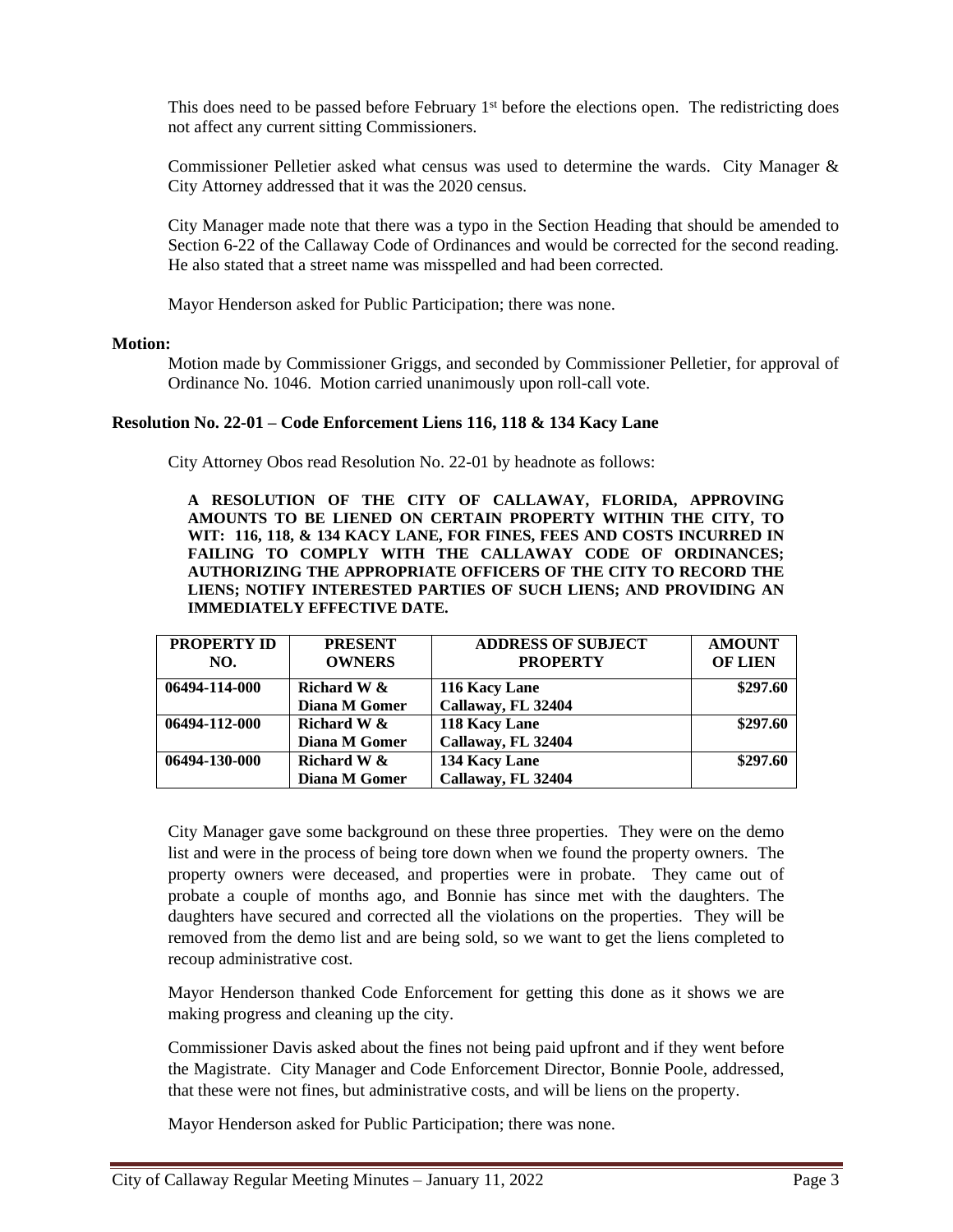## **Motion:**

Motion made by Commissioner Griggs, and seconded by Commissioner Davis, for approval of Resolution No. 22-01. Motion carried unanimously upon roll-call vote

## **COMMISSION/STAFF COMMENTS**

## **Scott Davis, Commissioner Ward I**

#### **Roundabout**

Commissioner Davis asked for update on roundabout. City Attorney, Kevin Obos addressed that he did inquire today on this, and the gentleman is still trying to push it forward to get an answer from his corporate on the matter.

### Shopping Center

City Manager addressed that he had conference call with the State. Some things have changed, and they are doing the environmental study which has to be completed ahead of time. They are paying for the engineering and architectural work done. He is expecting to get agreement with the state within the next 30 to 45 days. Once this is in place, we will start the process.

Gulf Power Poles Commissioner Davis commented that they have at least fixed one pole.

Seneca Ditch Commissioner Davis asked about overgrown ditch. City Manager advised he will look into it.

### **David Griggs, Commissioner Ward II**

#### Florida Power & Light

Commissioner Griggs stated that the Florida Power & Light (FPL) bill has a charge for "Gross Receipts Tax". He did call FPL to inquire, but FPL could not really explain. He is questioning as citizens if we are paying that 1% gross receipts to FPL which then transfers to Panama City. He requested that the City Manager and Finance Director check on that for citizens.

City Manager said he would request a complete breakdown from FPL.

#### Cherry Street

Commissioner Griggs commented on the homes being used to help people on Cherry Street. He stated that unless there is something illegal going on than the city has no jurisdiction, as there are no ordinances that cover that situation. If there is any disruptive activity or illegal activity than the Sheriff's Office would be involved.

## **Bob Pelletier, Commissioner Ward III**

**Signs** 

Commissioner Pelletier asked about progress on signs. City Manager advised they are still being worked on. Bill Frye advised there is a small punch list they are working to complete.

#### **Eddie Cook, City Manager**

City Manager Cook reviewed updates of the following:

- Introduction of Leisure Services new Staff/Event Assistant, Kylee Trenholm.
- Update with pictures of Fox Lake Clean-up